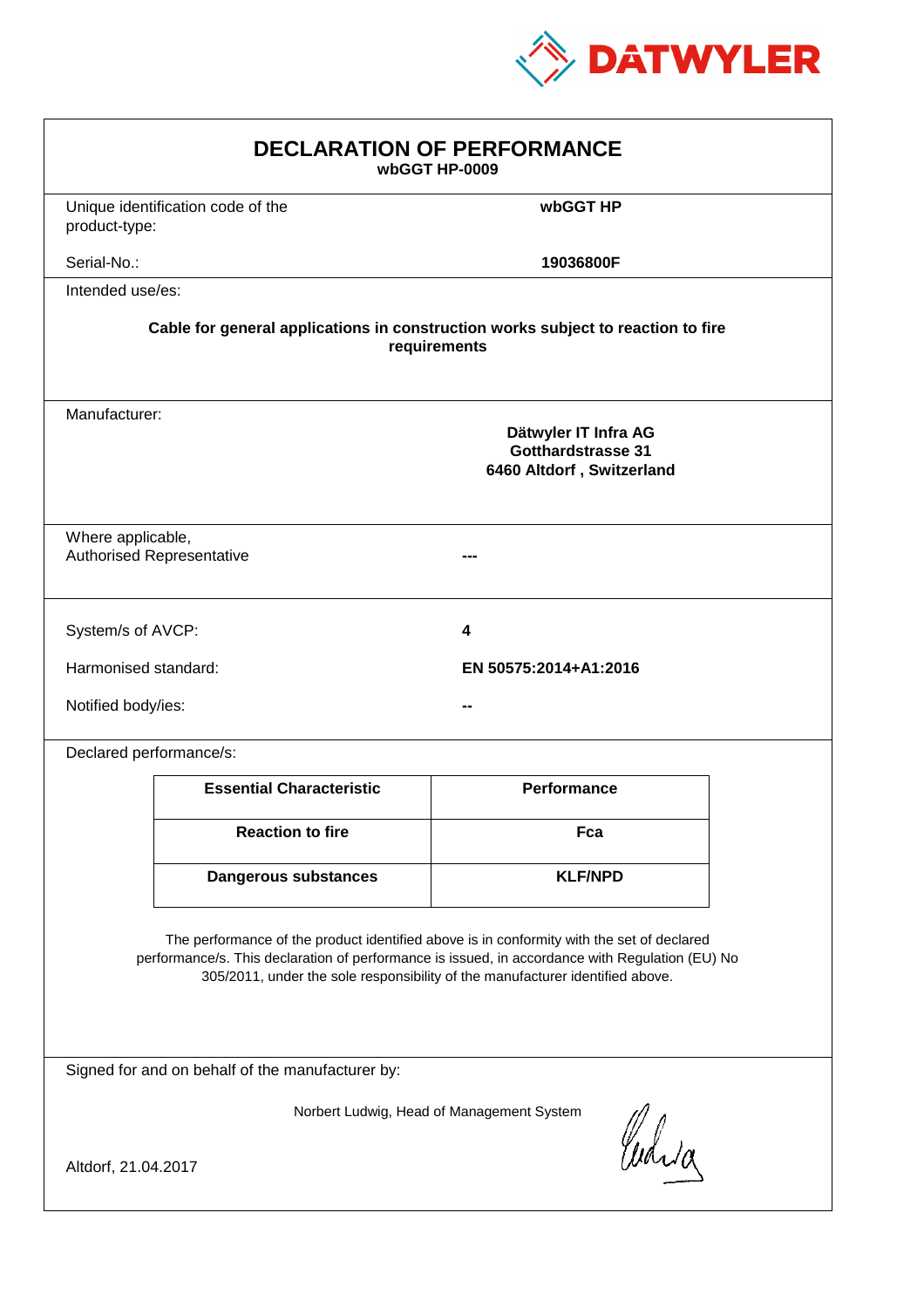

| LEISTUNGSERKLÄRUNG<br>wbGGT HP-0009                                                                                                                                                                                                                        |                                                                                |                                     |  |  |
|------------------------------------------------------------------------------------------------------------------------------------------------------------------------------------------------------------------------------------------------------------|--------------------------------------------------------------------------------|-------------------------------------|--|--|
|                                                                                                                                                                                                                                                            | Eindeutiger Kenncode des Produkttyps:                                          | wbGGT HP                            |  |  |
| Serien-Nr.:                                                                                                                                                                                                                                                |                                                                                | 19036800F                           |  |  |
| Verwendungszweck(e):                                                                                                                                                                                                                                       |                                                                                |                                     |  |  |
|                                                                                                                                                                                                                                                            | Kabel/Leitung für allgemeine Anwendungen in Bauwerken in Bezug auf die         | Anforderungen an das Brandverhalten |  |  |
| Hersteller:                                                                                                                                                                                                                                                | Dätwyler IT Infra AG<br><b>Gotthardstrasse 31</b><br>6460 Altdorf, Switzerland |                                     |  |  |
|                                                                                                                                                                                                                                                            | Wo anwendbar, Bevollmächtigter:                                                |                                     |  |  |
| Leistungsbeständigkeit:                                                                                                                                                                                                                                    | System(e) zur Bewertung und Überprüfung der                                    | 4                                   |  |  |
|                                                                                                                                                                                                                                                            | Harmonisierte Norm:<br>EN 50575:2014+A1:2016                                   |                                     |  |  |
|                                                                                                                                                                                                                                                            | Notifizierte Stelle(n):                                                        |                                     |  |  |
| Erklärte Leistung(en):                                                                                                                                                                                                                                     |                                                                                |                                     |  |  |
|                                                                                                                                                                                                                                                            | <b>Wesentliche Merkmale</b>                                                    | Leistung                            |  |  |
|                                                                                                                                                                                                                                                            | <b>Brandverhalten</b>                                                          | Fca                                 |  |  |
|                                                                                                                                                                                                                                                            | Gefährliche Stoffe                                                             | <b>KLF/NPD</b>                      |  |  |
| Die Leistung des vorstehenden Produkts entspricht der erklärten Leistung/den erklärten<br>Leistungen. Für die Erstellung der Leistungserklärung im Einklang mit der Verordnung (EU) Nr.<br>305/2011 ist allein der obengenannte Hersteller verantwortlich. |                                                                                |                                     |  |  |
| Unterzeichnet für den Hersteller und im Namen des Herstellers von:                                                                                                                                                                                         |                                                                                |                                     |  |  |
| Norbert Ludwig, Head of Management System<br>Curia                                                                                                                                                                                                         |                                                                                |                                     |  |  |
| Altdorf, 21.04.2017                                                                                                                                                                                                                                        |                                                                                |                                     |  |  |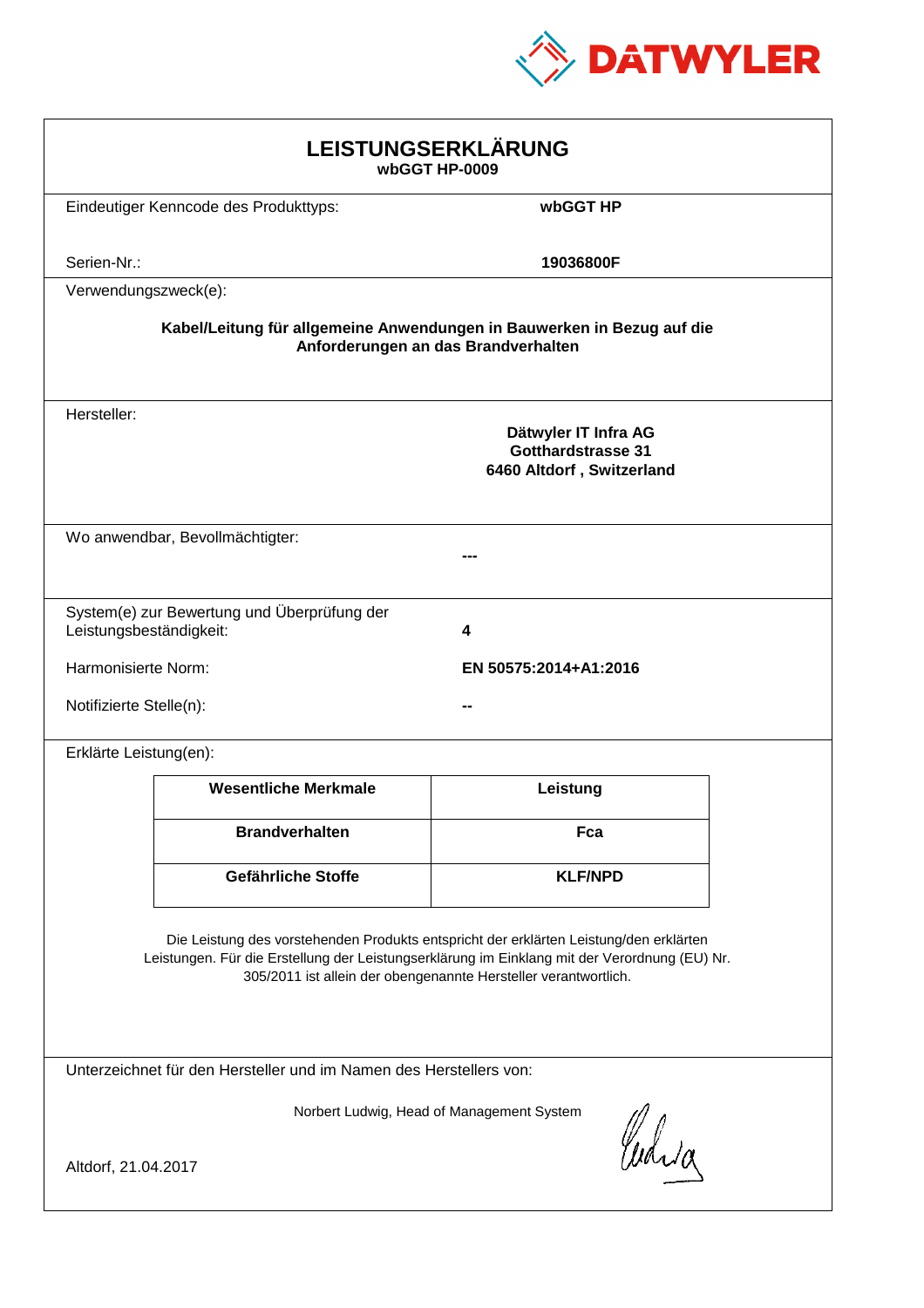

| <b>PRESTATIEVERKLARING</b><br>wbGGT HP-0009                                                                                                                                                                                                                                 |                                                                         |                                                                                |  |  |
|-----------------------------------------------------------------------------------------------------------------------------------------------------------------------------------------------------------------------------------------------------------------------------|-------------------------------------------------------------------------|--------------------------------------------------------------------------------|--|--|
| producttype:                                                                                                                                                                                                                                                                | Unieke identificatiecode van het                                        | wbGGT HP                                                                       |  |  |
| Serienr.:                                                                                                                                                                                                                                                                   |                                                                         | 19036800F                                                                      |  |  |
| Beoogd(e) gebruik(en):                                                                                                                                                                                                                                                      |                                                                         |                                                                                |  |  |
| Kabels voor algemene toepassingen in bouwwerken die onder<br>voorschriften inzake materiaalgedrag bij brand vallen                                                                                                                                                          |                                                                         |                                                                                |  |  |
| Fabrikant:                                                                                                                                                                                                                                                                  |                                                                         | Dätwyler IT Infra AG<br><b>Gotthardstrasse 31</b><br>6460 Altdorf, Switzerland |  |  |
|                                                                                                                                                                                                                                                                             | indien van toepassing, Gemachtigde:                                     |                                                                                |  |  |
| prestatiebestendigheid:<br>Geharmoniseerde norm:<br>Aangemelde instantie(s):                                                                                                                                                                                                | Het systeem of de systemen voor de<br>beoordeling en verificatie van de | 4<br>EN 50575:2014+A1:2016                                                     |  |  |
| Aangegeven prestatie(s)                                                                                                                                                                                                                                                     |                                                                         |                                                                                |  |  |
|                                                                                                                                                                                                                                                                             | Essentiële kenmerken                                                    | <b>Prestatie</b>                                                               |  |  |
|                                                                                                                                                                                                                                                                             | <b>Brandreactie</b>                                                     | Fca                                                                            |  |  |
|                                                                                                                                                                                                                                                                             | Gevaarlijke stoffen                                                     | <b>KLF/NPD</b>                                                                 |  |  |
| De prestaties van het hierboven omschreven product zijn conform de aangegeven prestaties. Deze<br>prestatieverklaring wordt in overeenstemming met Verordening (EU) nr. 305/2011 onder de exclusieve<br>verantwoordelijkheid van de hierboven vermelde fabrikant verstrekt. |                                                                         |                                                                                |  |  |
| Ondertekend voor en namens de fabrikant door:                                                                                                                                                                                                                               |                                                                         |                                                                                |  |  |
| Norbert Ludwig, Head of Management System<br>Curia<br>Altdorf, 21.04.2017                                                                                                                                                                                                   |                                                                         |                                                                                |  |  |
|                                                                                                                                                                                                                                                                             |                                                                         |                                                                                |  |  |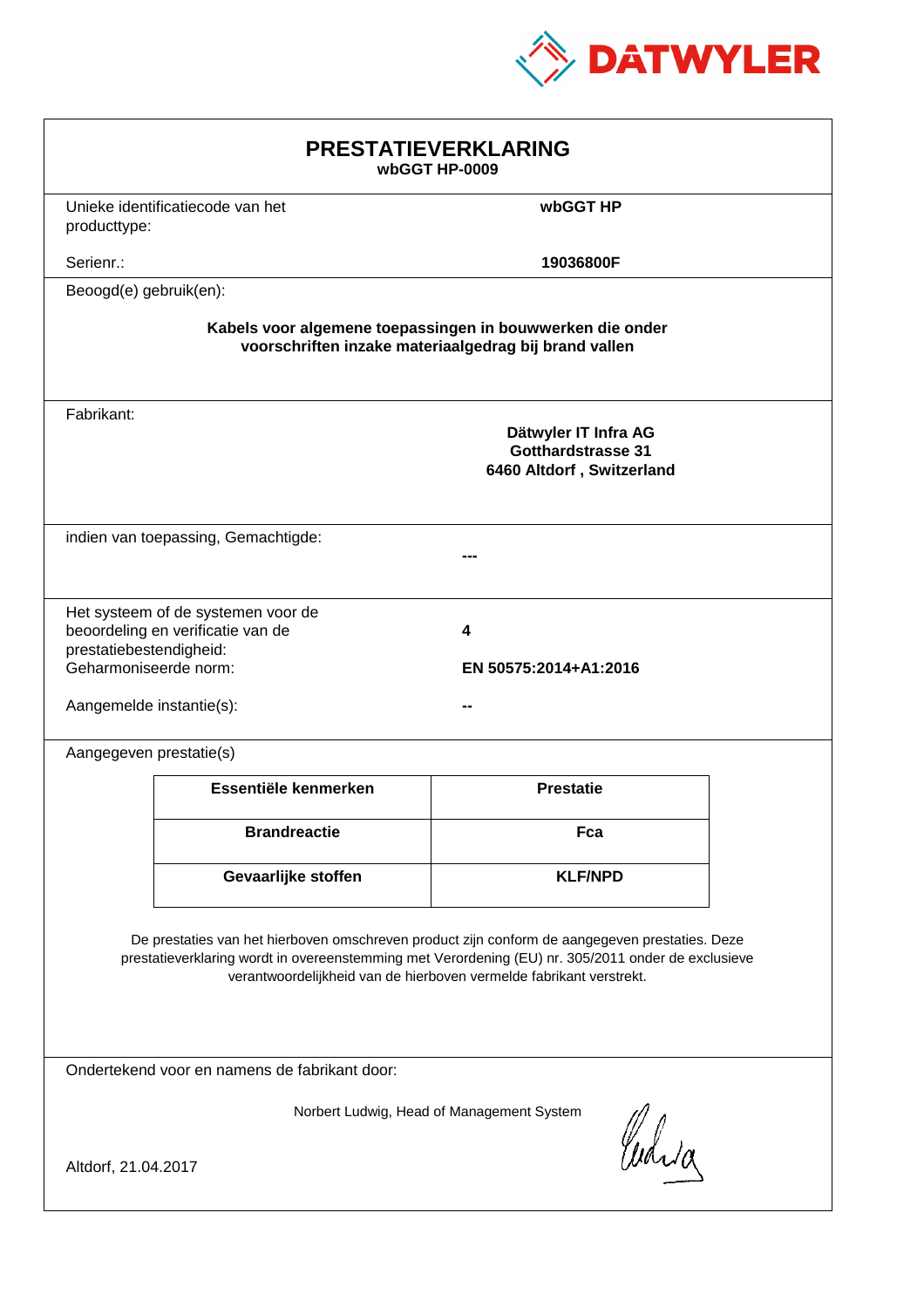

| DÉCLARATION DES PERFORMANCES<br>wbGGT HP-0009                                                                                                                                                                                                                    |                                                                                                                |                                                                                |  |  |  |
|------------------------------------------------------------------------------------------------------------------------------------------------------------------------------------------------------------------------------------------------------------------|----------------------------------------------------------------------------------------------------------------|--------------------------------------------------------------------------------|--|--|--|
| produit type:                                                                                                                                                                                                                                                    | Code d'identification unique du                                                                                | wbGGT HP                                                                       |  |  |  |
| Numéro de série:                                                                                                                                                                                                                                                 |                                                                                                                | 19036800F                                                                      |  |  |  |
| Usage(s) prévu(s):                                                                                                                                                                                                                                               |                                                                                                                |                                                                                |  |  |  |
|                                                                                                                                                                                                                                                                  | Câble pour applications générales dans les ouvrages de construction soumis<br>aux exigences de réaction au feu |                                                                                |  |  |  |
| Fabricant:                                                                                                                                                                                                                                                       |                                                                                                                | Dätwyler IT Infra AG<br><b>Gotthardstrasse 31</b><br>6460 Altdorf, Switzerland |  |  |  |
|                                                                                                                                                                                                                                                                  | Le cas échéant, Mandataire                                                                                     |                                                                                |  |  |  |
| performances:<br>Norme harmonisée:<br>Organisme(s) notifié(s):                                                                                                                                                                                                   | Système(s) d'évaluation et de<br>vérification de la constance des                                              | 4<br>EN 50575:2014+A1:2016                                                     |  |  |  |
|                                                                                                                                                                                                                                                                  | Performance(s) déclarée(s):                                                                                    |                                                                                |  |  |  |
|                                                                                                                                                                                                                                                                  | Caractéristique essentielle                                                                                    | Performance                                                                    |  |  |  |
|                                                                                                                                                                                                                                                                  | Réaction au feu                                                                                                | Fca                                                                            |  |  |  |
|                                                                                                                                                                                                                                                                  | <b>Substances dangereuses</b>                                                                                  | <b>KLF/NPD</b>                                                                 |  |  |  |
| Les performances du produit identifié ci-dessus sont conformes aux performances déclarées.<br>Conformément au règlement (UE) no 305/2011, la présente déclaration des performances est<br>établie sous la seule responsabilité du fabricant mentionné ci-dessus. |                                                                                                                |                                                                                |  |  |  |
|                                                                                                                                                                                                                                                                  | Signé pour le fabricant et en son nom par:                                                                     |                                                                                |  |  |  |
| Norbert Ludwig, Head of Management System<br>Curia<br>Altdorf, 21.04.2017                                                                                                                                                                                        |                                                                                                                |                                                                                |  |  |  |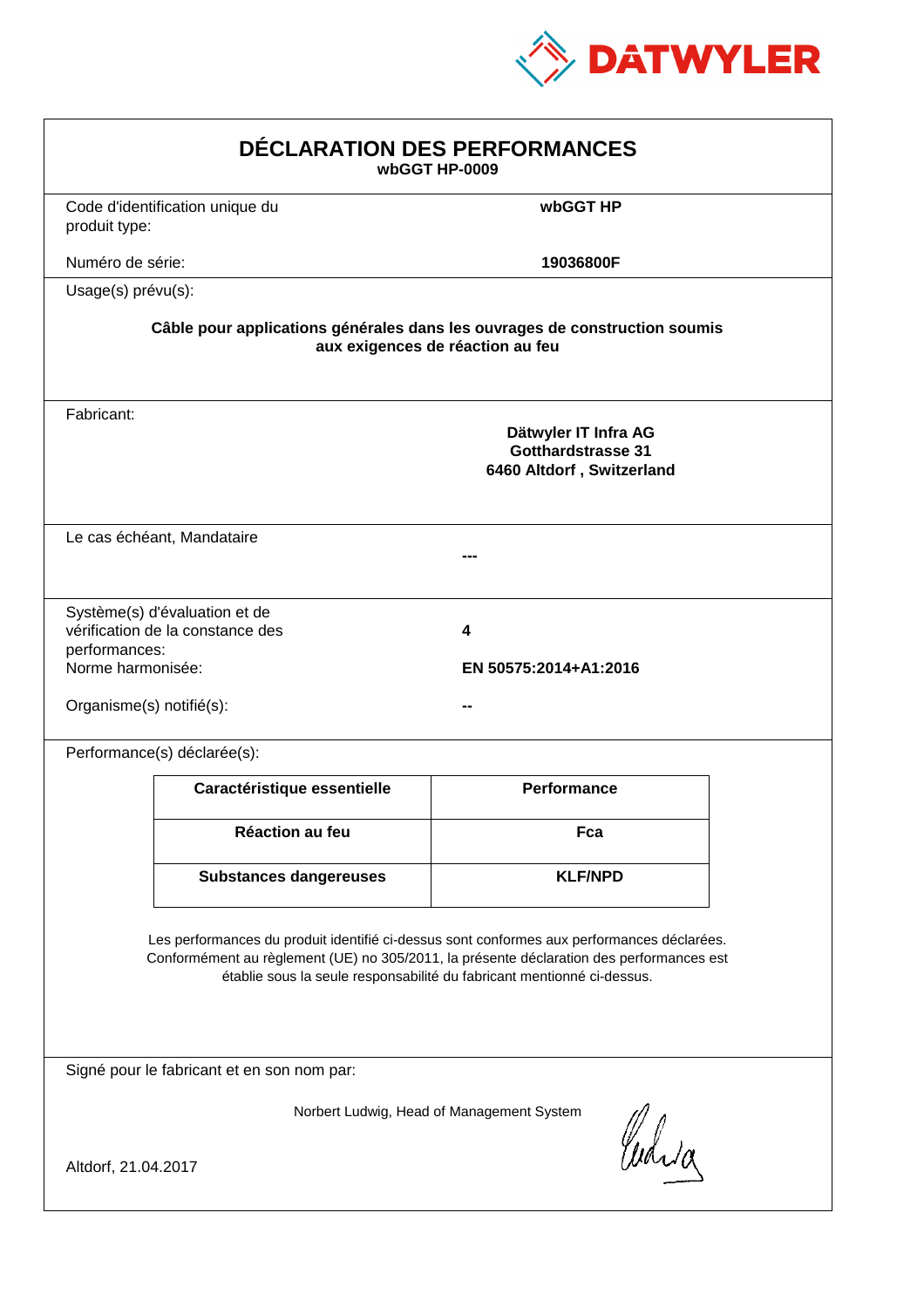

| <b>DECLARACIÓN DE PRESTACIONES</b><br>wbGGT HP-0009                                                                                                                                                                                                                                            |                                                                                                        |                            |  |  |  |
|------------------------------------------------------------------------------------------------------------------------------------------------------------------------------------------------------------------------------------------------------------------------------------------------|--------------------------------------------------------------------------------------------------------|----------------------------|--|--|--|
| producto tipo:                                                                                                                                                                                                                                                                                 | Código de identificación única del                                                                     | wbGGT HP                   |  |  |  |
| Número de serie:                                                                                                                                                                                                                                                                               |                                                                                                        | 19036800F                  |  |  |  |
| Usos previstos:                                                                                                                                                                                                                                                                                |                                                                                                        |                            |  |  |  |
|                                                                                                                                                                                                                                                                                                | Cable sujeto a requisitos de reacción al fuego para aplicaciones generales en obras<br>de construcción |                            |  |  |  |
| Fabricante:                                                                                                                                                                                                                                                                                    | Dätwyler IT Infra AG<br>Gotthardstrasse 31<br>6460 Altdorf, Switzerland                                |                            |  |  |  |
|                                                                                                                                                                                                                                                                                                | En su caso, Representante autorizado:                                                                  |                            |  |  |  |
| (EVCP):<br>Norma armonizada:<br>Organismos notificados:                                                                                                                                                                                                                                        | Sistemas de evaluación y verificación<br>de la constancia de las prestaciones                          | 4<br>EN 50575:2014+A1:2016 |  |  |  |
|                                                                                                                                                                                                                                                                                                | Prestaciones declaradas:                                                                               |                            |  |  |  |
|                                                                                                                                                                                                                                                                                                | Característica esencial                                                                                | <b>Prestaciones</b>        |  |  |  |
|                                                                                                                                                                                                                                                                                                | Reacción al fuego                                                                                      | Fca                        |  |  |  |
|                                                                                                                                                                                                                                                                                                | Sustancias peligrosas                                                                                  | <b>KLF/NPD</b>             |  |  |  |
| Las prestaciones del producto identificado anteriormente son conformes con el conjunto de<br>prestaciones declaradas. La presente declaración de prestaciones se emite, de conformidad con<br>el Reglamento (UE) nº 305/2011, bajo la sola responsabilidad del fabricante arriba identificado. |                                                                                                        |                            |  |  |  |
|                                                                                                                                                                                                                                                                                                | Firmado por y en nombre del fabricante por:                                                            |                            |  |  |  |
| Norbert Ludwig, Head of Management System<br>Curia<br>Altdorf, 21.04.2017                                                                                                                                                                                                                      |                                                                                                        |                            |  |  |  |